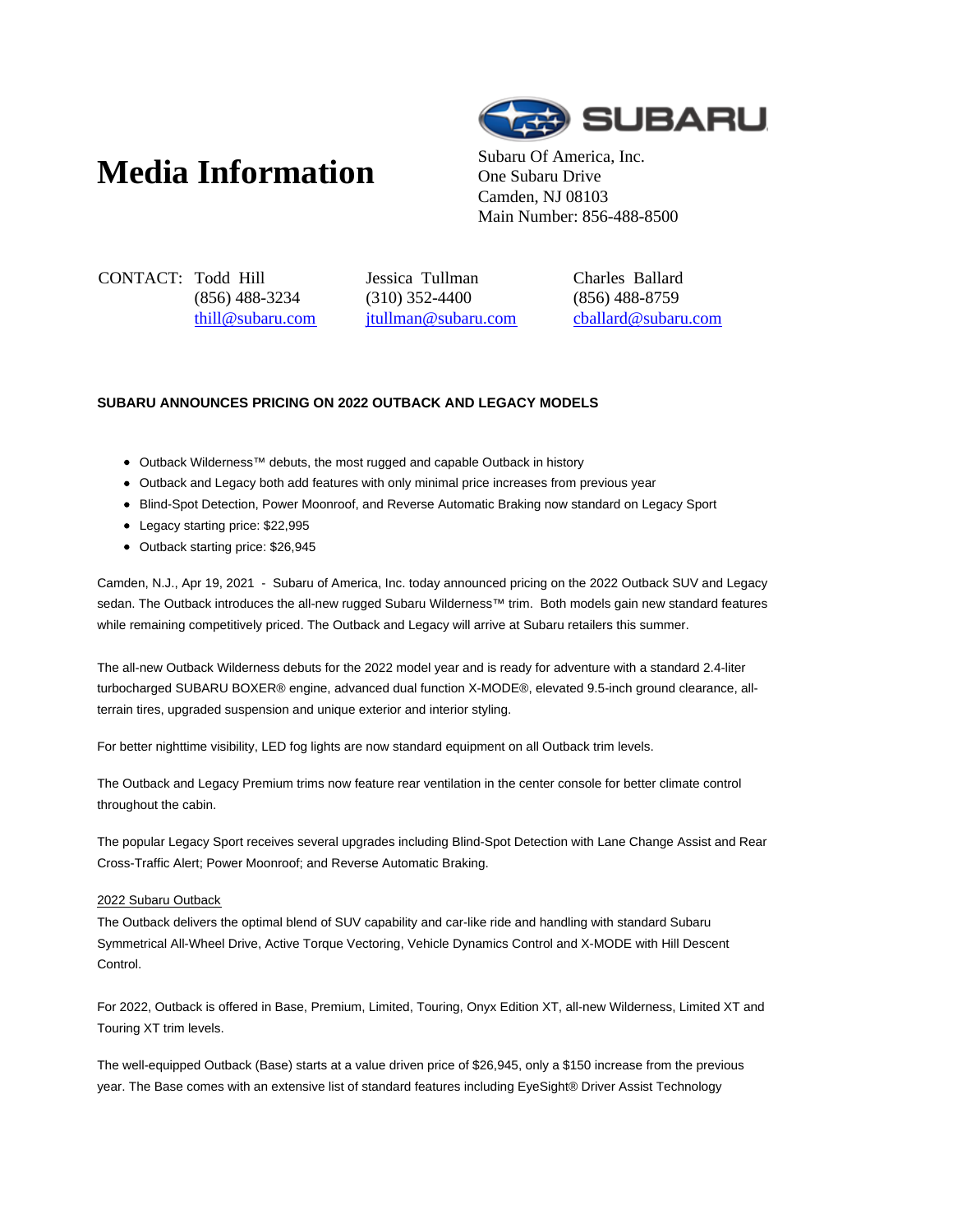featuring Advanced Adaptive Cruise Control with Lane Centering; Apple CarPlay® and Android Auto™; LED Steering Responsive Headlights with High Beam Assist; Rear Vision Camera with Adaptive Guidelines; X-MODE® with Hill Descent Control; and LED fog lights.

Standard convenience features include power windows, door locks, fuel door, and mirrors as well dual USB input ports in the front center console.

Additionally, the Base is equipped with the SUBARU STARLINK® dual 7.0-inch center information display featuring an upper 7-inch touchscreen with audio controls, and lower 7-inch touchscreen with controls for climate, EyeSight, X-MODE, and other vehicle systems. The multimedia system offers AM/FM/HD Radio; Apple CarPlay and Android Auto; Bluetooth® hands-free phone and audio streaming connectivity.

The Outback Premium starts at \$29,145, also an increase of just \$100 from the prior year. The Premium includes all the standard equipment from the Base and adds several features including the All-Weather Package; leather-wrapped steering wheel; dual-zone automatic climate control system; 10-way power driver seat; and two USB charging ports in the rear section of the center console. The Premium also upgrades to the 11.6-inch STARLINK Multimedia Plus. New for 2022, the Premium is equipped with rear ventilation in the center console for increased comfort for the occupants in the back seats.

There are two option packages available for the Premium. The first includes Hands-Free Power Rear Gate; Keyless Access with Push-Button Start; and Blind-Spot Detection with Lane Change Assist and Rear Cross-Traffic Alert with an MSRP of \$1,400. The second package adds a Power Moonroof and the STARLINK 11.6-inch Multimedia Navigation for an MSRP of \$2,995.

Priced from \$35,145 the Outback Onyx Edition XT remains the same as the previous year. The Onyx Edition XT includes all the standard features from the Premium plus the 2.4-liter turbo SUBARU BOXER® engine; Hands-Free Power Gate; 180-Degree Front View Monitor; dual function X-MODE; and a full-size spare tire. The SUV comes standard with unique black-finish exterior elements; 18-inch alloy wheels and badging; and a two-tone interior with seats wrapped in durable StarTex® material.

A single option package that includes Power Moonroof; STARLINK 11.6-inch Multimedia with Navigation; and Reverse Automatic Braking is available for an MSRP of \$1,845.

The Outback Wilderness has a starting price of \$36,995. The all-new trim level builds off the Onyx Edition XT including the 2.4-liter turbo SUBARU BOXER® engine; Hands-Free Power Gate; 180-Degree Front View Monitor; and a full-size matching spare tire. In addition, the Outback Wilderness is equipped with exclusive new features including advanced dual function X-MODE; Yokohama GEOLANDAR® all-terrain tires; and unique exterior and interiors accents.

The suspension on Outback Wilderness has been tuned for improved stability on rough terrain while retaining ride comfort and handling performance on the open road. The front and rear shock absorbers and springs were increased in length to provide more suspension travel with 9.5 inches of ground clearance.

An option package that offers Power Moonroof; STARLINK 11.6-inch Multimedia with Navigation; and Reverse Automatic Braking is available for an MSRP of \$1,845.

The well-appointed Outback Limited starts at \$33,595, no increase from the previous year, and adds perforated leathertrimmed upholstery; heated rear seat backs; hands-free power rear gate; and Keyless Access with Push-Button Start to its list of standard features. Standard driver assist technologies include Reverse Automatic Braking and Blind-Spot Detection with Lane Change Assist and Rear Cross-Traffic Alert.

An option package includes Power Moonroof; Heated Steering Wheel; STARLINK 11.6-inch Multimedia with Navigation; Harman Kardon® premium audio system; and DriverFocus® Distraction Mitigation System. The \$2,045 MSRP carries over from the previous year.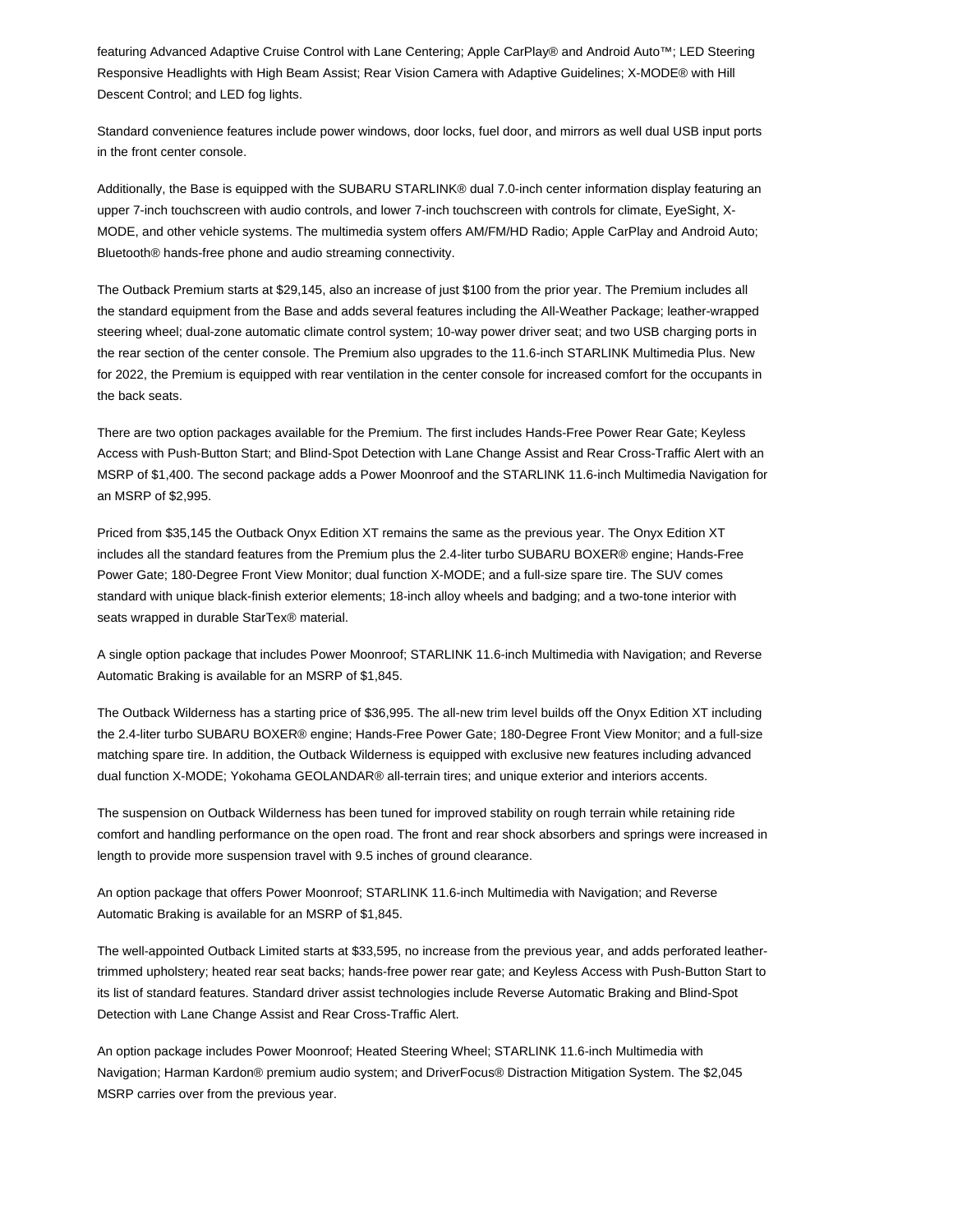At \$37,995, the turbo-charged 2022 Outback Limited XT maintains pricing from the previous model year. Along with the upgraded 2.4-liter turbo BOXER engine, Outback Limited XT adds Power Moonroof; Heated Steering Wheel; STARLINK 11.6-inch Multimedia Navigation; Harman Kardon premium audio system, and DriverFocus.

The Outback Touring is priced at \$37,495, no increase from the previous year. The top-of-the-line trim level includes all the standard equipment of the Limited, plus the 180-Degree Front View Monitor; automatic power-folding mirrors; Heated Steering Wheel and Ventilated Seats. The Touring is adorned with exclusive exterior and interior accents and genuine Java Brown Nappa Leather upholstery throughout the interior.

The Outback Touring XT is priced at \$39,945, also priced the same as 2021 model year, and comes with all the standard equipment of the Touring and adds the 2.4-liter turbocharged BOXER engine.

#### 2022 Subaru Legacy

The 2022 Legacy is available in six trim levels: Base, Premium, Sport, and Limited, Limited XT and Touring XT. Pricing on the Legacy starts at \$22,995, just a \$100 increase from the previous year.

New for 2022 model year, the Legacy Base comes standard with 17-inch alloy wheels in black with machine finish. Previously an option package, the aluminum wheel set was priced at \$350 MSRP last year.

The Legacy is equipped with standard Subaru Symmetrical All-Wheel Drive and Active Torque Vectoring and is powered by the 2.5-liter SUBARU BOXER® engine. The naturally aspired engine produces 182 hp and 176 lb-ft of torque and is paired with a standard Lineartronic® CVT (continuously variable transmission) with 8-speed manual shift mode and steering wheel paddle shift control switches.

The award-winning Subaru EyeSight Driver Assist Technology is standard on all trim levels. EyeSight includes Advanced Adaptive Cruise Control (AACC) with Lane Centering. The safety feature works in conjunction with AACC to assist with centering the sedan within the travel lane.

The Legacy comes with an extensive list of standard features including power windows, door locks, fuel door, and mirrors as well as dual USB input ports in the front center console. The standard security system includes remote keyless entry. Additionally, the Base is equipped with the SUBARU STARLINK dual 7.0-inch Multimedia system featuring Apple CarPlay, Android Auto, and Bluetooth hands-free phone and audio streaming connectivity.

Starting at \$25,245, the Legacy Premium also receives a minimal increase of \$100. Upgrades over the Base trim include the All-Weather Package, leather-wrapped steering wheel, dual-zone automatic climate control system and a 10-way power driver seat. Two additional USB charging ports are included in the rear section of the center console. The Premium comes standard with the tablet-style 11.6-inch STARLINK Multimedia Plus. New for 2022, the Premium comes standard with rear ventilation in the center console for better climate control throughout the cabin.

Two option packages are available for the Premium. The first package includes Keyless Access with Push-Button Start; LED fog lights; and Blind Spot Detection with Lane Change Assist and Rear Cross Traffic Alert. The MSRP is only \$1, 000. The second package adds a Power Moonroof and STARLINK 11.6-inch Multimedia Navigation powered by TomTom® for an MSRP of \$2,595.

The Legacy Sport is priced at \$28,790 and upgrades from the Premium trim with unique 18-inch sport-styled wheels in black finish; sport-type front grille; body color rocker trim and trunk spoiler; LED fog lights; exterior mirrors in Crystal Black Silica finish; and unique charcoal gray upholstery with bold red contrast stitching.

For 2022, the Legacy Sport adds Power Moonroof; Reverse Automatic Braking; and Blind-Spot Detection with Lane Change Assist and Rear Cross-Traffic Alert as standard equipment.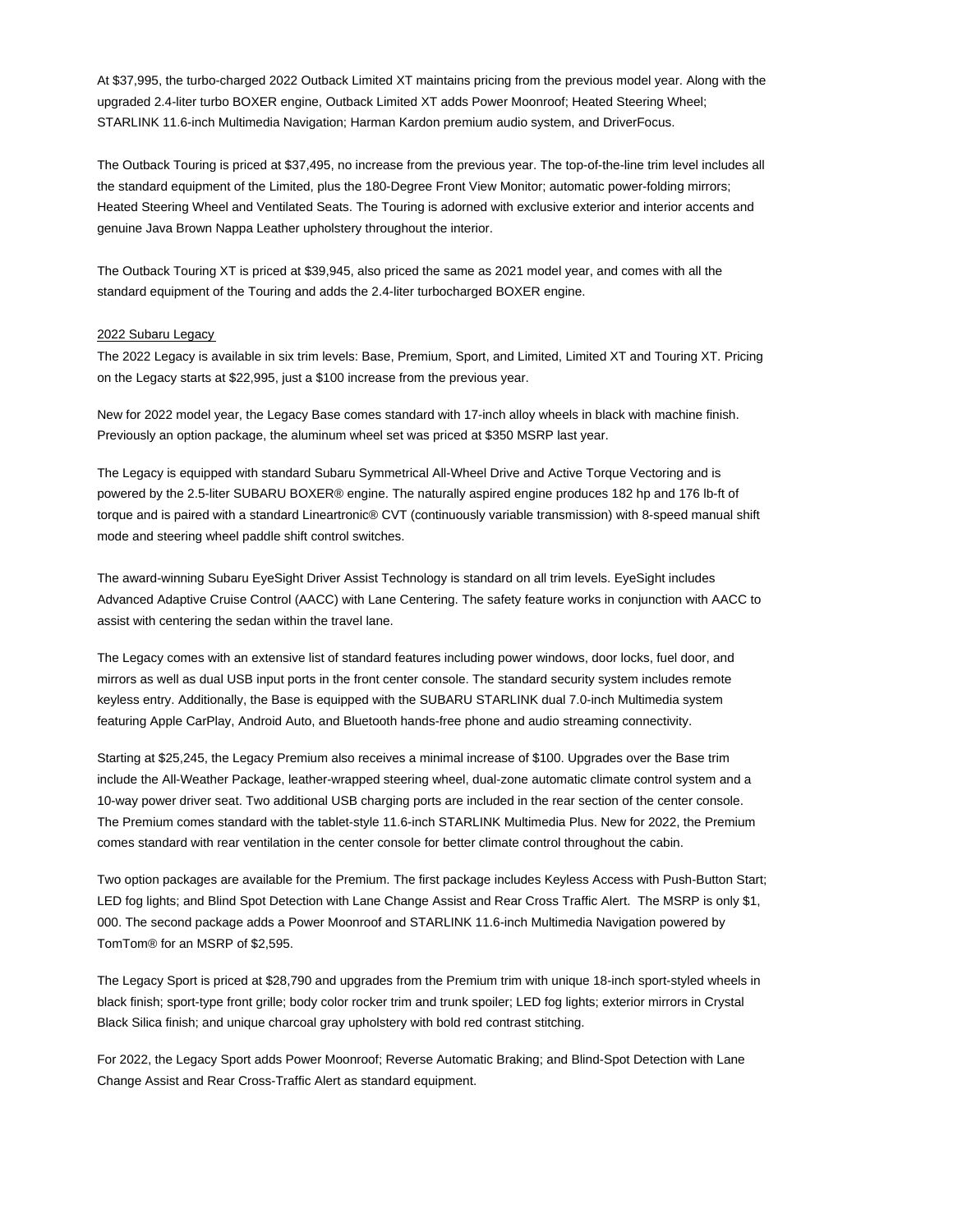The Legacy Limited, with a starting price of \$29,945, includes luxury features such as perforated leather-trimmed upholstery; heated rear seat backs; rear A/C outlets; and Keyless Access with Push-Button Start. Standard driver assist technologies include Reverse Automatic Braking and Blind-Spot Detection with Lane Change Assist and Rear Cross-Traffic Alert.

The Limited offers a single option package that includes DriverFocus; STARLINK 11.6-inch Multimedia Navigation system; Harman Kardon premium audio system; Power Moonroof and Heated Steering Wheel. The MSRP is the same price as the previous year at \$2,045.

At \$34,495, the turbo-charged Legacy Limited XT increases by only \$50 for the 2022 model year. Along with the upgraded 2.4-liter turbo BOXER engine, the Limited XT adds features including Power Moonroof; Heated Steering Wheel; STARLINK 11.6-inch Multimedia Navigation; Harman Kardon premium audio system; and DriverFocus.

The Legacy Touring XT is priced at \$36,195, a \$50 increase from the previous year. The top trim builds on the Limited XT and adds a 180-degree Front View Monitor and a Sierra Tan Nappa Leather upholstery.

The Outback and Legacy are built at Subaru of Indiana Automotive (SIA) in Lafayette, Indiana along with the Ascent and Impreza.

| 2022 Outback                          |                                                                                                                       |                                                                                                                                                                                    |                                  |             |     |                                           |  |
|---------------------------------------|-----------------------------------------------------------------------------------------------------------------------|------------------------------------------------------------------------------------------------------------------------------------------------------------------------------------|----------------------------------|-------------|-----|-------------------------------------------|--|
| <b>Model/Trim</b>                     |                                                                                                                       | <b>Transmission</b>                                                                                                                                                                | <b>Applicable Option</b><br>Code | <b>MSRP</b> |     | <b>MSRP + Destination</b><br>and Delivery |  |
| <b>Outback</b>                        |                                                                                                                       | <b>CVT</b>                                                                                                                                                                         | $^{\circ}$ 01                    | \$26,945    |     | \$28,070                                  |  |
| Outback Premium                       |                                                                                                                       | <b>CVT</b>                                                                                                                                                                         | 11, 13, 15                       | \$29,145    |     | \$30,270                                  |  |
| Outback Limited                       |                                                                                                                       | <b>CVT</b>                                                                                                                                                                         | 31, 34                           | \$33,595    |     | \$34,720                                  |  |
| Outback Touring                       |                                                                                                                       | <b>CVT</b>                                                                                                                                                                         | 41                               | \$37,495    |     | \$38,620                                  |  |
| Outback Onyx Edition XT               |                                                                                                                       | <b>CVT</b>                                                                                                                                                                         | 21, 22                           | \$35,145    |     | \$36,270                                  |  |
| Outback Wilderness                    |                                                                                                                       | <b>CVT</b>                                                                                                                                                                         | 21, 22                           | \$36,995    |     | \$38,120                                  |  |
| Outback Limited XT                    |                                                                                                                       | <b>CVT</b>                                                                                                                                                                         | 32                               | \$37,995    |     | \$39,120                                  |  |
| Outback Touring XT                    |                                                                                                                       | <b>CVT</b>                                                                                                                                                                         | 41                               | \$39,945    |     | \$41,070                                  |  |
| 2022 Outback Option Packages          |                                                                                                                       |                                                                                                                                                                                    |                                  |             |     |                                           |  |
| Code                                  |                                                                                                                       | <b>Description</b>                                                                                                                                                                 |                                  | <b>MSRP</b> |     |                                           |  |
| 01, 11, 21, 31, 32, 41 Standard Model |                                                                                                                       |                                                                                                                                                                                    |                                  |             | N/A |                                           |  |
| 13                                    | Blind-Spot Detection w/ Rear Cross-Traffic Alert + Keyless<br>Access & Push-Button Start + Hands-Free Power Rear Gate |                                                                                                                                                                                    |                                  |             |     | \$1,400                                   |  |
| 15                                    |                                                                                                                       | Blind-Spot Detection w/ Rear Cross-Traffic Alert + Keyless<br>Access & Push Button Start + Hands-Free Power Rear Gate +<br>Power Moonroof + 11.6-inch Multimedia Navigation System |                                  | \$2,995     |     |                                           |  |
| 22                                    | Power Moonroof + 11.6-inch Multimedia Navigation System +                                                             |                                                                                                                                                                                    |                                  |             |     | \$1,845                                   |  |

Destination & Delivery is \$1,125 for Outback and may vary in the following states: CT, HI, MA, ME, NH, NJ, NY, RI and VT. D&D is \$1,275 for retailers in Alaska.

Power Moonroof + Heated Steering Wheel + 11.6-inch Multimedia \$2,045

Reverse Automatic Braking

Navigation System + Driver Focus

34